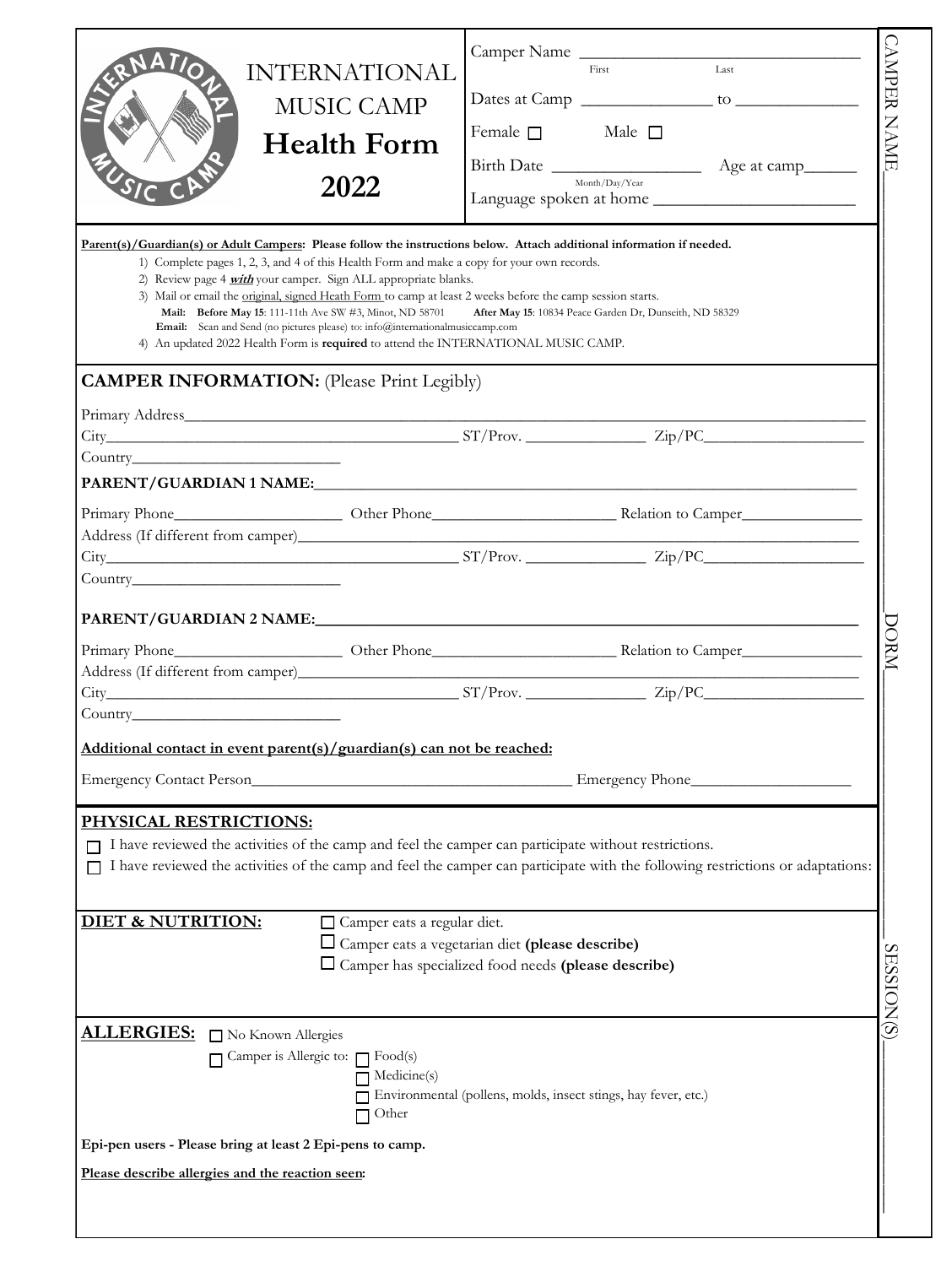## **IMMUNIZATION HISTORY:**

Immunizations are encouraged but not required by IMC. Please provide the month and year for each immunization. Copies of immunization forms from health-care providers or state or local governments are acceptable; please attach to this form.

| Vaccine                                             | Month & Year of<br>Last Booster | Has the camper had a Tuberculosis (TB) Test*?  Yes / No<br>If so, when?                                                                                   |
|-----------------------------------------------------|---------------------------------|-----------------------------------------------------------------------------------------------------------------------------------------------------------|
| Diphtheria<br>Pertussis (whooping cough)<br>Tetanus |                                 | What were the results of the TB test? Positive / Negative<br>*Not required to attend IMC.<br>Has the camper had Chicken Pox and/or the Varicella vaccine? |
| Polio                                               |                                 | $Yes / No$ If so, when?                                                                                                                                   |
| Menactra                                            |                                 | If so, when?                                                                                                                                              |
| Measles, Mumps, Rubella                             |                                 | Any other immunization information?                                                                                                                       |
| Meningitis B                                        |                                 |                                                                                                                                                           |
| Hepatitis A & B                                     |                                 | *Additional questions regarding COVID-19 will be asked at check-in.                                                                                       |

**MEDICATIONS: Please list ALL medications brought to camp below.**

Medication is any substance a person takes to maintain and/or improve their health.

This includes prescriptions, over-the-counter medications, vitamins, and natural remedies.

**All prescription medications must be in the original container with prescription label or doctors note.** 

**Remember to bring enough medication for the entire time at camp.** 

| Name of<br>Medication | Date Started<br>(if applicable) | Reason for Taking | When it is given | Amount or Dose<br>given | How it is given |
|-----------------------|---------------------------------|-------------------|------------------|-------------------------|-----------------|
|                       |                                 |                   |                  |                         |                 |
|                       |                                 |                   |                  |                         |                 |
|                       |                                 |                   |                  |                         |                 |
|                       |                                 |                   |                  |                         |                 |
|                       |                                 |                   |                  |                         |                 |
|                       |                                 |                   |                  |                         |                 |

The following non-prescription medications may be stocked in the camp heath center and are used on an as needed basis to manage illness or injury. **Cross out any the camper should NOT be given.**

| Acetaminophen (Tylenol)                 | Laxatives for constipation             | ATC eye drops (Visine)            |
|-----------------------------------------|----------------------------------------|-----------------------------------|
| Ibuprofen (Advil, Motrin)               | (Ex-Lax or Senokot)                    | Hydrocortisone cream              |
| Phenylephrine Decongestant (Sudafed PE) | Pseudoephedrine decongestant (Sudafed) | Antiseptic ointment               |
| Antihistamine/Allergy Medicine          | Generic Cough Drops                    | Anti-fungal ointment              |
| Diphenhydramine antihistamine/          | Cough Syrup                            | Tums                              |
| allergy medicine (Benadryl)             | Antibiotic ointment                    | Dimenhydrinate (Dramamine/Gravol) |
| Sore throat spray/lozenges              | Aloe/Sunburn gel                       |                                   |
| Calamine Lotion                         | Bismuth subsalicylate (Pepto-Bismol)   |                                   |
|                                         |                                        |                                   |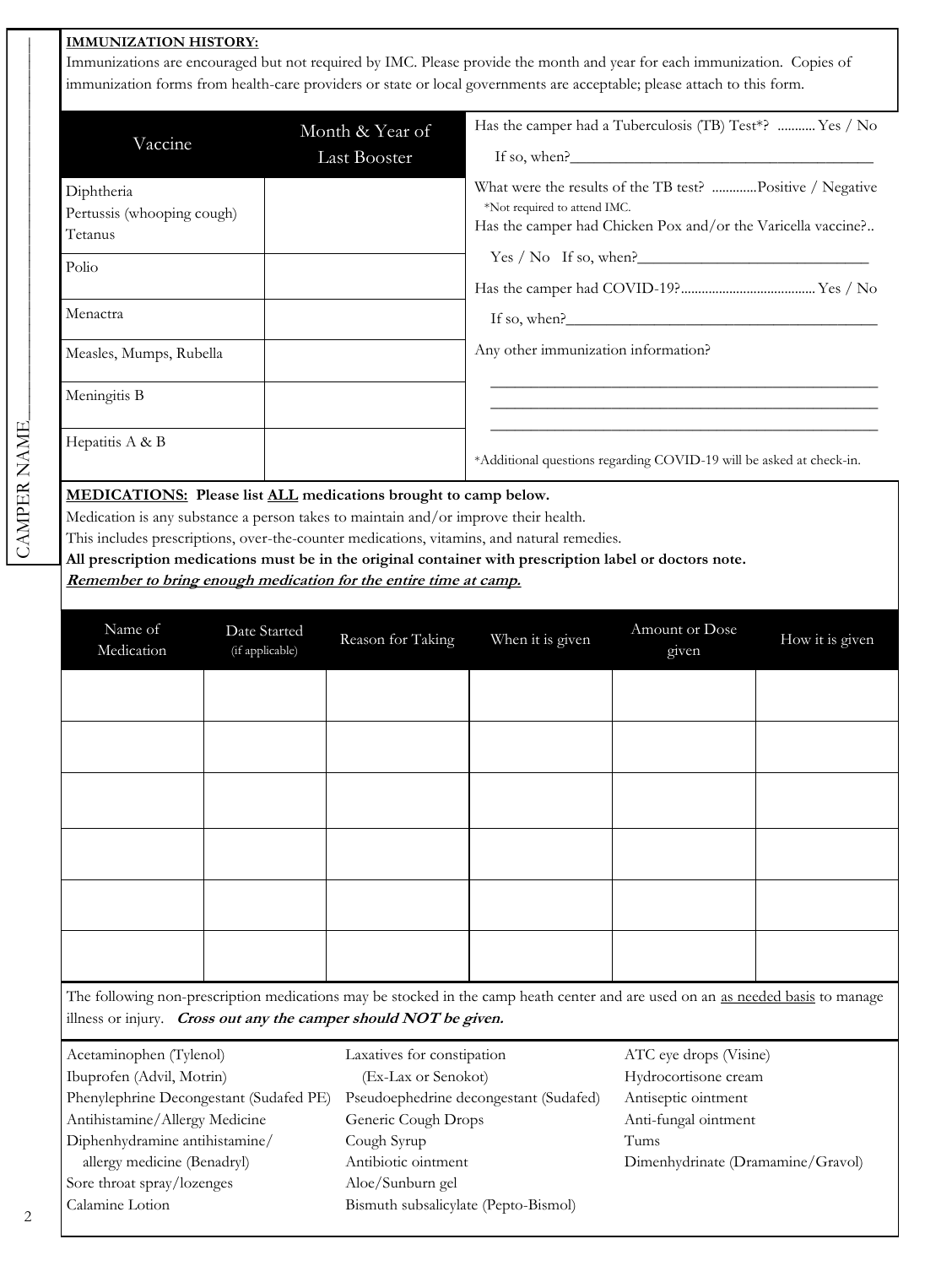|     | <b>GENERAL HEALTH HISTORY:</b> Circle "Yes" or "No" for each statement. Explain "Yes" in the space below. |     |                                                                   |
|-----|-----------------------------------------------------------------------------------------------------------|-----|-------------------------------------------------------------------|
|     | Has/does the camper                                                                                       |     |                                                                   |
| 1.  |                                                                                                           |     | 14. Have problems falling asleep/sleepwalking Yes / No            |
| 2.  |                                                                                                           |     |                                                                   |
| 3.  | Have a recurrent/chronic medical condition Yes / No                                                       |     |                                                                   |
| 4.  | Had a recent illness or communicable disease Yes / No                                                     |     | 17. Have problems with diarrhea/constipation Yes / No             |
| 5.  |                                                                                                           |     |                                                                   |
| 6.  |                                                                                                           |     | 19. Traveled outside the USA/Canada in the past 9 months          |
| 7.  |                                                                                                           |     |                                                                   |
| 8.  |                                                                                                           |     |                                                                   |
| 9.  |                                                                                                           |     |                                                                   |
| 10. | Wear glasses, contacts, or protective eyewear Yes / No                                                    | 22. | Have or have had Hepatitis A, B, or C (please specify) . Yes / No |
|     |                                                                                                           |     |                                                                   |
| 12. | Have asthma/wheezing/shortness of breath  Yes / No                                                        |     | 24. Had mononucleosis (Mono) in the last 12 monthsYes / No        |
|     | 13. Passed out or had chest pain during exercise Yes / No                                                 | 25. | Had problems with periods/menstruationYes / No                    |

Please explain "Yes" answers in the space below, noting the number of the questions. Please list any current or on-going treatments.. If travel outside the US/Canada, please name countries visited and dates of travel.

## **MENTAL, EMOTIONAL AND SOCIAL HEALTH: Circle "Yes" or "No" for each statement** Has the camper...

| 1. | Ever been treated for Attention Deficit Disorder (ADD) or Attention Deficit/Hyperactivity Disorder (AD/HD)Yes / No                                                                                                                                           |
|----|--------------------------------------------------------------------------------------------------------------------------------------------------------------------------------------------------------------------------------------------------------------|
| 2. |                                                                                                                                                                                                                                                              |
| 3. | During the last 12 months, seen a professional to address mental/emotional health concernsYes / No                                                                                                                                                           |
| 4. | (history of abuse, death of a loved one, family change, adoption, foster care, new sibling, survived a disaster, etc.)                                                                                                                                       |
|    | Please explain "Yes" answers in the space below, noting the number of the questions. Please explain any current or on-going<br>treatments. IMC staff may contact you for additional information.                                                             |
|    | What have we forgotten to ask? Please provide any additional information about the camper's health that you think is<br>important or that may affect the camper's ability to fully participate in the camp program. Attach additional information if needed. |

| Name of Primary Doctor(s): | Phone $($ |
|----------------------------|-----------|
| Name of Dentist(s):        | Phone (   |
| Name of Orthodontist(s):   | Phone (   |

3

 $\mathcal{L}_\text{max}$